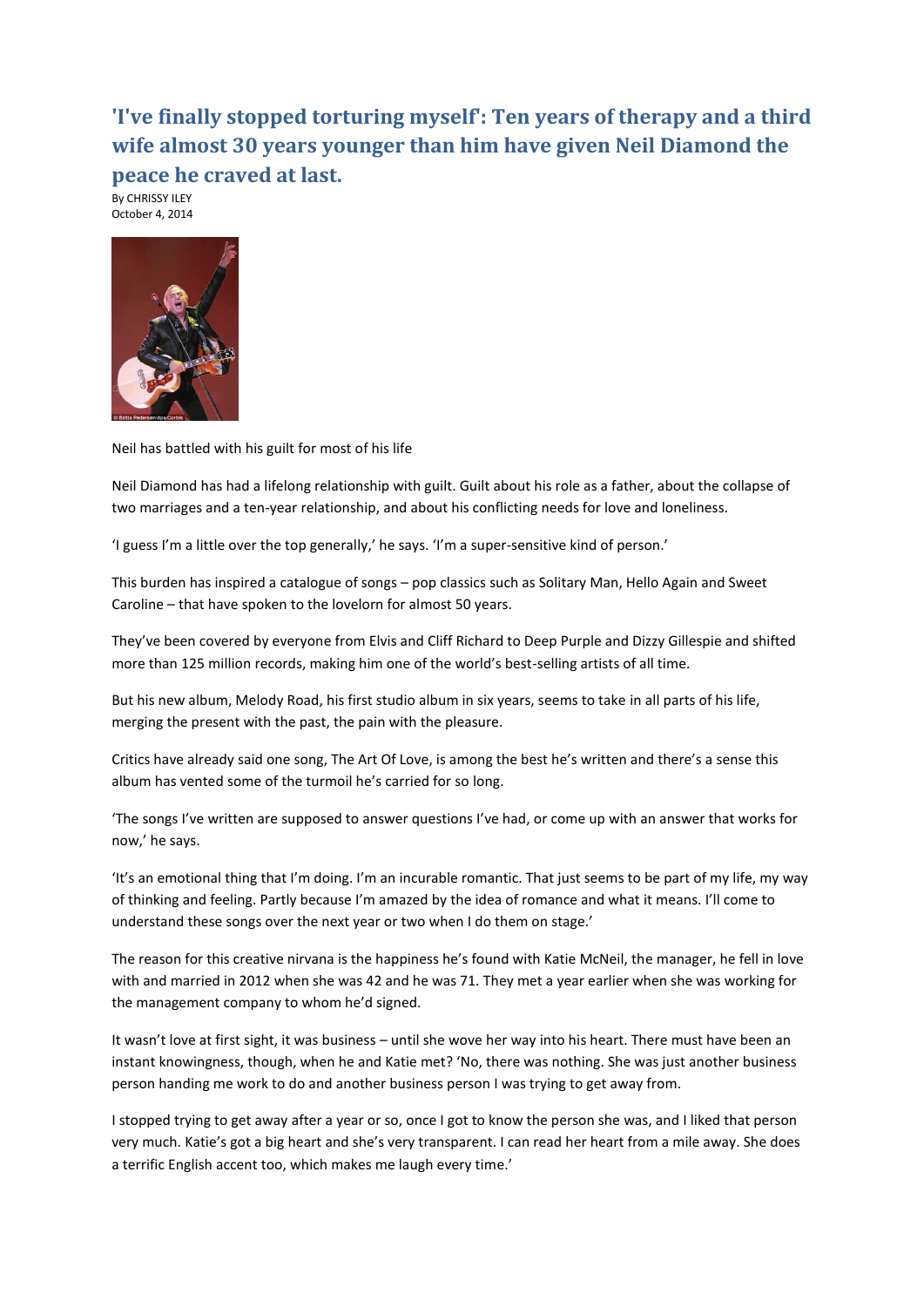

Neil with his wife Katie McNeil, who he says is the reason for his creative nirvana

Did Katie teach him The Art Of Love? 'A few of these songs in particular were either inspired by her or she caused them to be completed. They were waiting for her and I don't know whether she liked that too much. She said, "Some of these songs were written for somebody else" and I said, "Maybe, but I can't remember who or why." But they were waiting for her so that I could complete them. She settled for that and definitely three or four were written for her.'

One of them is called Marry Me Now. 'I really wanted to play that song at our wedding and I had this vision of teaching it to the band and dancing and how everybody would be there, but I couldn't finish it in time. I got nervous, I became more like a groom, I became scared and distracted. So I didn't finish it until after the wedding.' So how did he propose then? 'I just asked her, "Hey, how about you and I get hitched?" That was all it took. I didn't want to linger on the question because I might have got the wrong answer.'

The more we talk the more sensitive I realise he is. He's often spoken about how his past relationships have suffered because he was driven by his song writing. So how does it work when his wife is his manager?

'We're still working on that because there are times where the work will interfere with our personal relationship. There are times I want to talk about something and we might be in the middle of having breakfast. I'll want to talk about something coming up and Katie doesn't, she wants to do the crossword and have breakfast, so she'll say, "Can we talk about this later or can we set up a meeting to talk about it?" And I have to say, "OK. We'll talk about it another time."

## NEIL BY NUMBERS

\$1m - The amount in dollars he's said to have been paid for starring in 1980's The Jazz Singer with Sir Laurence Olivier (below).



1962 - The year he released his first single, You Are My Love At Last, with high school friend Jack Parker. It wasn't a hit.

32 - The number of studio albums he's released, starting in 1966 with The Feel Of Neil Diamond

£108m - His estimated worth

'We're still working it out, but she knows the business and that lets me not be drawn into the business part so much. It allows the creative part of me time to blossom, to write songs, time for me to do what I do best.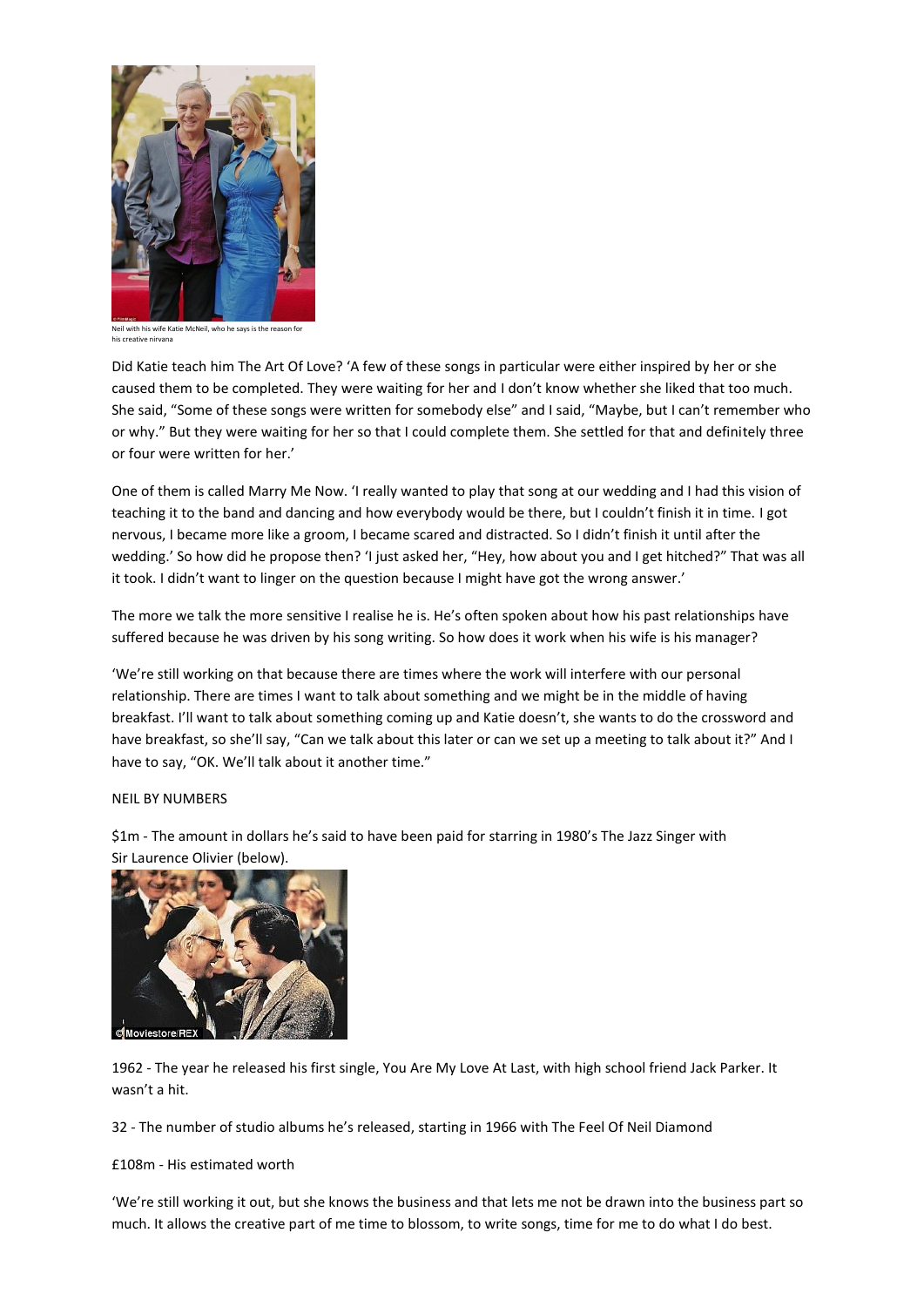When I'm writing an album I'm very intense and focused. I'm glad when it's over. It's like sneezing. You've got an itch in your nose and you don't know what to do with it and finally you sneeze and it's a lot better.

'It's my nature as a person. I can vent feelings, disappointments, anxiety, enthusiasm in the writing of a song. It's natural for me. I've been doing it since I was a teenager. It's part of a discovery process. I don't know if that's to find out who I am or what the purpose of it is, but it just seems to want to be expressed. It's a kind of lonely job.'

He and Katie met after he ended his long-term relationship with Australian production assistant Rae Farley, whom he met a year after his divorce from Marcia Murphey in 1995. Their 26-year marriage began the year he divorced his first wife, high school sweetheart Jayne Posner, in 1969. He felt a lot of guilt about the failure of his marriage to Marcia, but only now has he addressed it in song. Before, he couldn't even think about it. So much so that he didn't bother to correct rumours that he paid his wife \$150 million, said to be the biggest ever divorce settlement at the time.

'It wasn't true,' he says now, looking down. Was she happy with the settlement she did get? 'She was. She got enough to live on for the rest of her life.' Presumably he was so generous because he felt guilty. 'Somewhat.' He almost winces. 'It's true. I did feel bad. I don't have many feelings about my divorce now because it was 20 years ago.'

He'd been lonely before he met Katie, and I wonder if he'd resigned himself to being single for the rest of his life after his two previous marriages and long-term relationship with Rae had fallen apart.

'No, but I wasn't looking. I was busy doing my work and Katie appeared. It was totally unplanned and unexpected. I think I was probably lonely. I'd much rather be in a loving relationship with a woman any day than be alone.' He says his last relationship with Rae ended unhappily.

'It wasn't a serious relationship. It was going nowhere. There were no marriage plans. It lasted too long.' Was that because it's hard to end things even though it's hard to be in them? 'I think so,' he nods earnestly, still troubled by the thought of it.



Neil Diamond with his second wife Marcia Murphey when they met Diana Princess of Wales

'I do have some feelings of guilt about my life. Guilt that I wasn't with my kids more because I was travelling [he has two daughters from his first marriage and two sons from his second].

But I've spoken to all of them about it. They all have good memories of growing up and I loved them completely when I was back in town. I was theirs full time.'

Maybe it makes it more special and intense to have a father that works on the road. Maybe if he'd been around all the time there would have been more bickering? 'That's right,' he says, his eyes lighting up. 'I've never bickered with my kids. I was always happy to see them and they were always happy to see me. And I think they still are.

'I've been seeing a therapist for ten years. She's very useful. I learned to express myself and I learned about myself with the help of a psychologist. She didn't make me a better songwriter, but she made me easier for me to live with. She had nothing to do with my songs – that's a solo effort. But she's made my life easier because I understand things a bit better, I'm not torturing myself. I used to blame myself for everything. I've moderated my feelings over the years. Guilt and achievement and responsibility, all these things.'